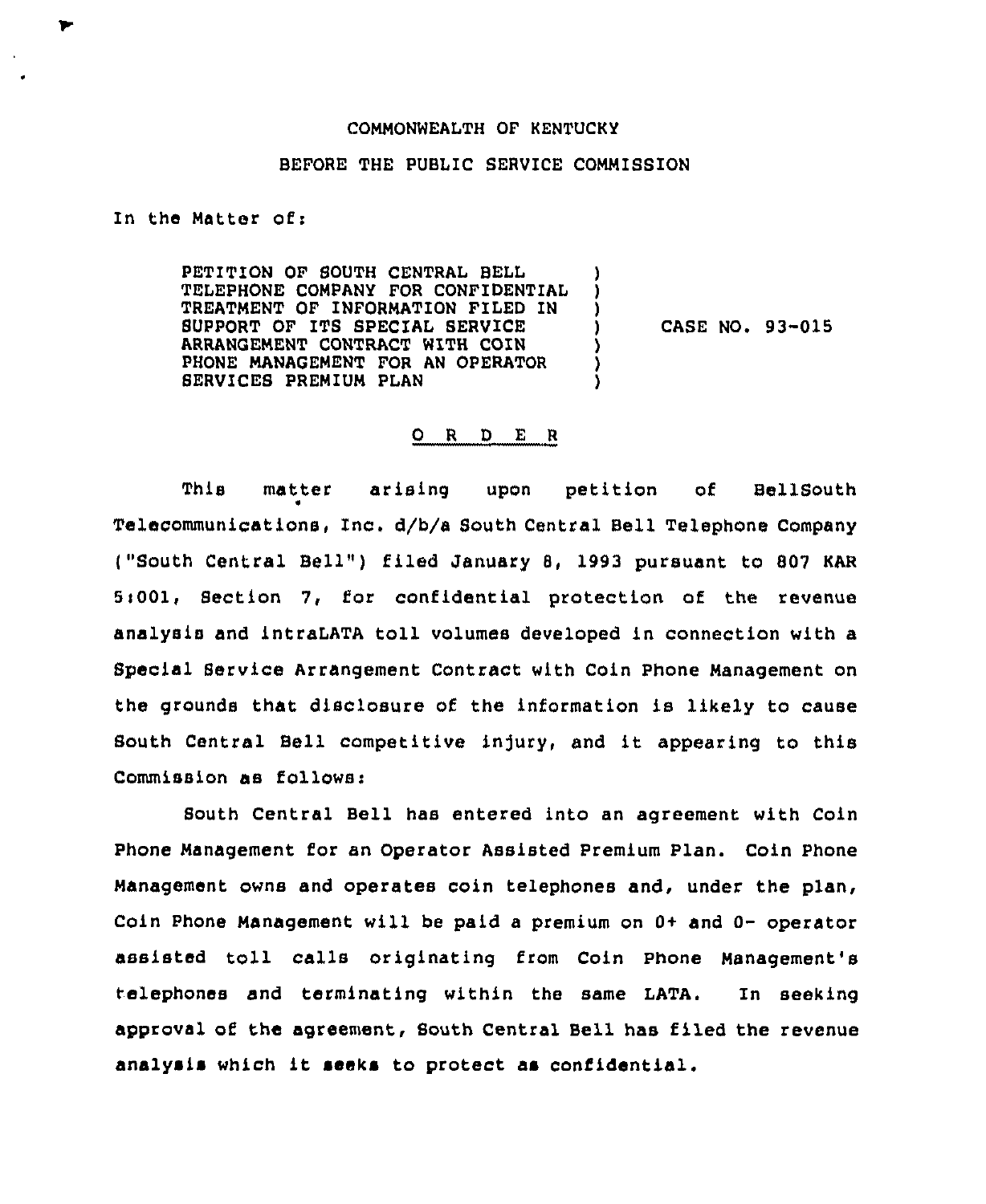The information sought to be protected is not known outside of South Central Bell and is not disseminated within South Central Bell except to those employees who have a business need to know and act upon the information. South Central Bell seeks to preserve and protect the confidentiality of the information through all appropriate means, including the maintenance of appropriate security at its offices.

 $\mathcal{S}$ 

KRS 61.872(1) requires information filed with the Commission to be available for public inspection unless specifically exempted by statute. Exemptions from this requirement are provided in KRS 61.878(1), That section of the statute exempts 11 categories of information. One category exempted in subparagraph (c) of that section is commercial information confidentially disclosed to the Commission. To qualify for that exemption, it must be established that disclosure of the information is likely to cause substantial competitive harm to the party from whom the information was obtained. To satisfy this test, the party claiming confidentiality must demonstrate actual competition and a likelihood of substantial competitive injury if the information is disclosed. Competitive injury occurs when disclosure of the information gives competitors an unfair business advantage.

South Central Bell's competitors for toll and operator services are resellers and alternate operator service companies. Such competitors could use the information sought to be protected to determine South Central Bell's costs and contribution from the service. Knowledge of this information would assist competitors in

 $-2-$